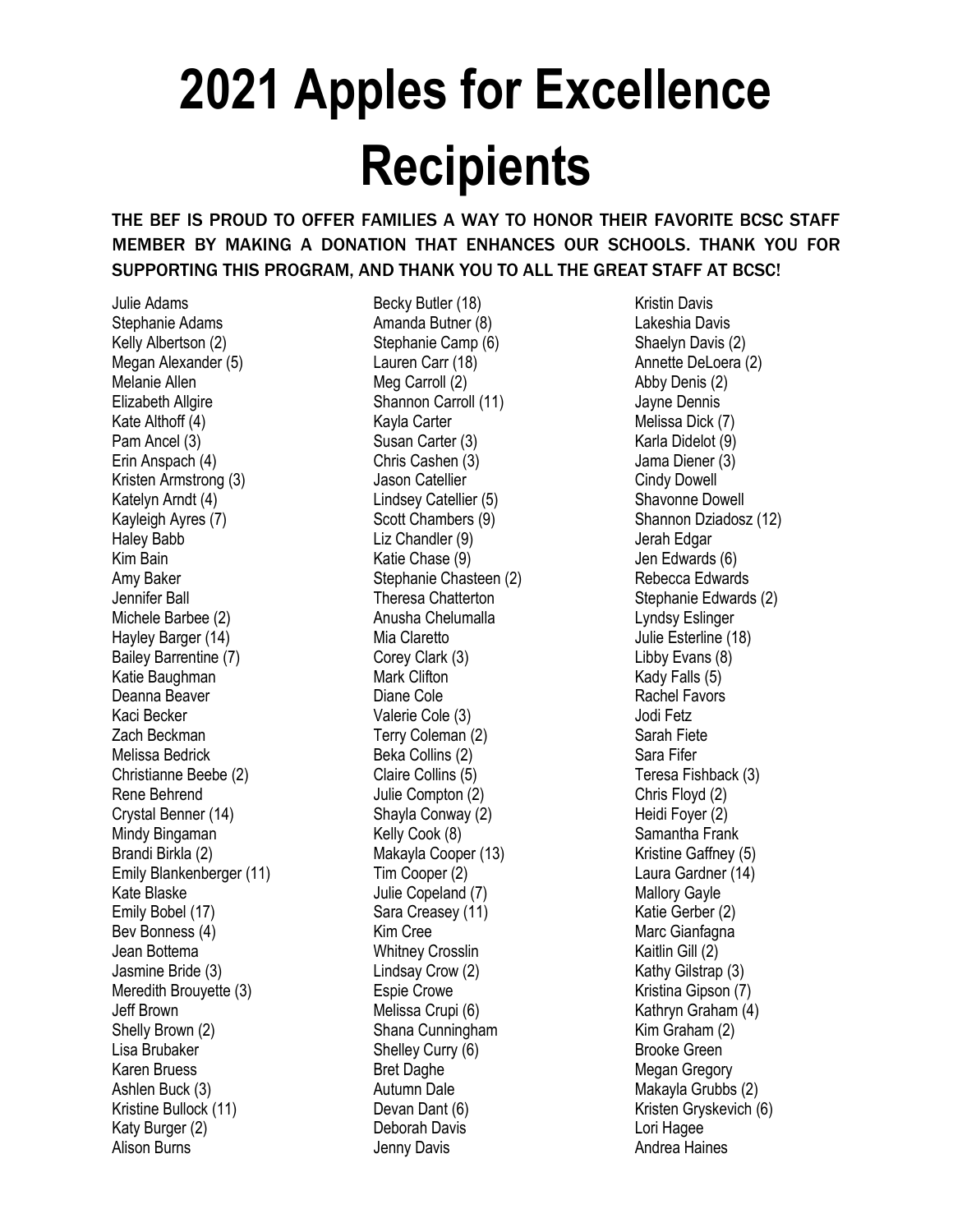Betsy Hamer Cindy Hamilton (4) Megan Hamilton (3) Lyndsey Harbaugh Kaylyn Harmless Kaylyn Harrell (15) Karen Harres Lauren Harris Katie Harshman Janet Hart (4) Jessica Heckman (7) Alissa Helland (2) Brooke Helmkamp (14) Jessica Herceg Tosha Herr (3) Madison Hiatt (2) Kelsey Hill (4) Keira Hillman (2) Bonnie Hobbins Kristin Hobbins (9) Talli Hoersten (3) Natalie Holman (2) JoAnne Honey Michelle Hood Elizabeth Hooten Christina Hopkins (12) Brandon Hubbell Kasey Hubbell (9) Tammy Huggler (2) Rachel Hughes (5) Anne Hurd Riley Isch Jina Jesse (2) Kat Jessup Erin Jewell (4) Kimberly Johnson Leslie Johnson (3) Lisa Johnson Nicole Johnson Beverly Johnston Amanda Jones (2) Angie Jones (3) Devin Jones (4) Morgan Jones Taylor Jones (7) Theresa Jones (2) Darayl Jordan Rose Kamanzi (1) Gurjit Kaur (1) Katy Keller (8) Zach Kelley (4) Samantha Kendrick (6) Anne Kerr (9) Lucida Kesterson (4) Kimberly Kinney Mary Kintner Margie Klapman

Allie Klein (7) Drew Koning (6) Alisha Konkle Angela Kreitzer (2) Kris Kriskovich (8) Desiree Kristek Jennifer Laughlin (4) Katherine Lawrence Lindsey Layton (7) Kathy Lengerich Meggen Lepper (2) Wilma Lewis (3) Emily Loviscek Donna Lubbe (5) Amy Lynch (2) Sean MacDonald Will Mahan (35) Karena Maloney (4) Tom Maples Emily Marsden Stephen Marshall Taylor Matthews (9) Trina McCaslin Cathy McCoskey Roxane McDaniel Jessica McKain Susan McKnight (4) Natalie Meadows Lori Medjeski Megan Meyers Allison Miller (2) Barb Miller Jennie Miller (2) Jill Miller Krissi Miller (3) Megan Miller Shana Miller (15) Sarah Minor (8) Julia Moeller (2) Marissa Moriarty (2) McKaylee Moser (2) Cass Mosson Dawn Mulder (16) Matt Mybeck (17) Yvette Mybeck (7) Kaci Nash (14) Liz Nedza (14) Bobbi Newkirk (2) Mallori Newkirk (10) Bret Neylon Joshua Niederberger (6) Allison O'Quin Kim O'Dell Jimmy Ogle Rachel Ollestad (5) Olivia Orlando (11) Michelle Orr (7)

Cara Or toleva Shae Otts Amanda Owens Dana Pacey (10) Hannah Parker (3) Sam Parmerlee Rockina Patterson Sandy Patton ( 3 ) Gabby Pavese (5) Lynn Pearson (3) Madison Peters (5) Krisi Poe Claire Popa Kelsey Popenfoose Donna Prichard Amanda Probst (3) Shelby Quebbeman Erin Rager Jenny Ramsey (11) Leslee Rassel (11) Elizabeth Reinhard (3) Nancy Rice Molly Rich (2) Haley Richardson (2) Suzanne Rietdorf (19) Dave Robinson Julia Rock (12) Amanda Rogers (6) Joy Rose (9) Melissa Roshon (6) Emily Roy Jane Sartoris (5) Chavonne Sauer (3) Maddie Schall (12) Tracy Schenkel (9) Madilin Schilling Rachel Scholl Barb Schroeder (8) Amber Schroering Paula Scott Cindy Sewell (2) Jacey Shipley (2) Rachel Sigmund (2) Shae Simpson (2) Jaymee Singleton (6) Kelly Sisson (2) Angie Slayten Allyson Smith (4) Chelsea Smith (10) Kathy Smith Tammy Smith Jane Snyder Wendy Sobek (2) Shelby Sojka Jenna Spears Lori Spears (5) Deb Sprinkle (14)